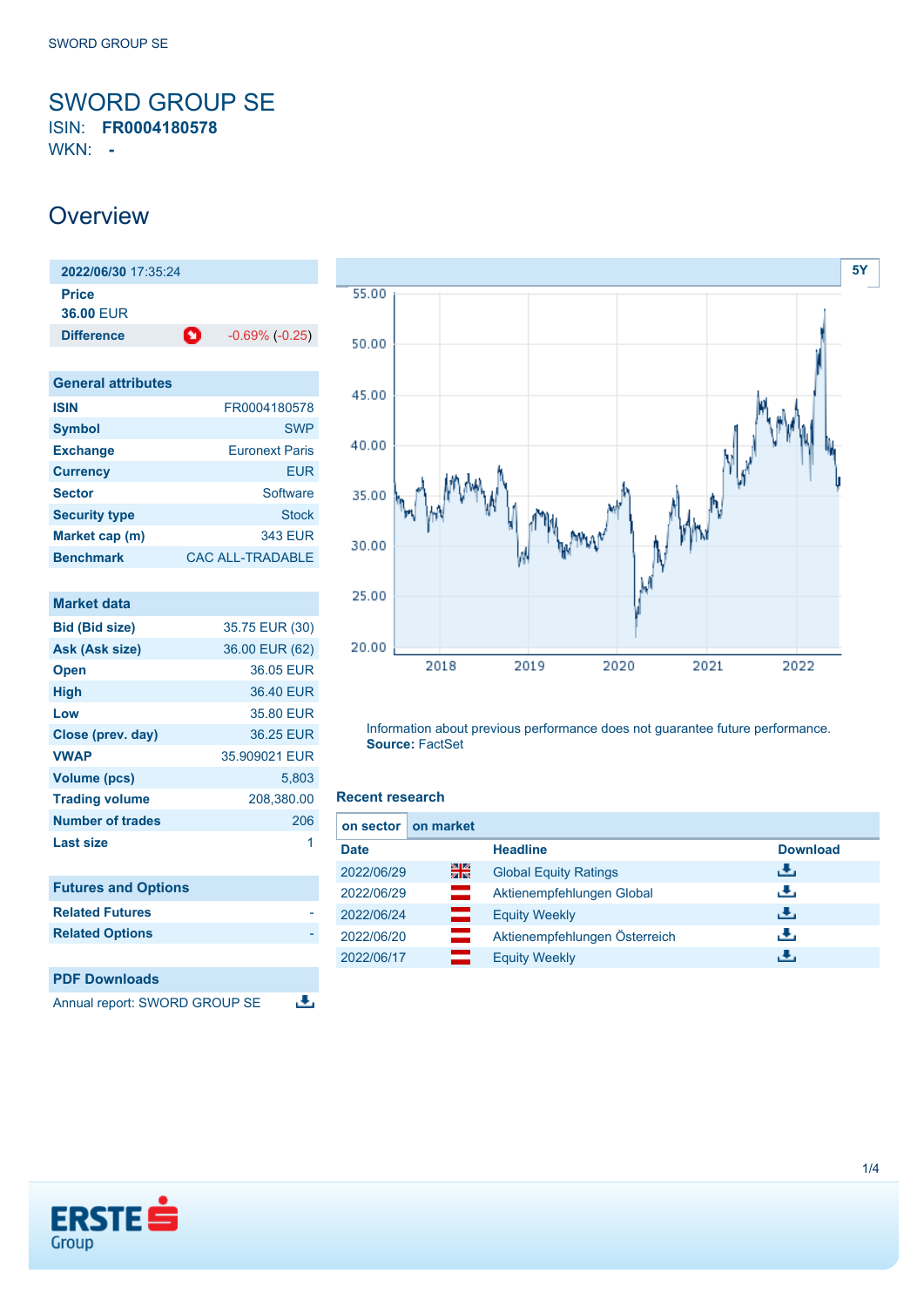# Details

**2022/06/30** 17:35:24 **Price 36.00** EUR

**Difference 1** -0.69% (-0.25)

| <b>General attributes</b> |                         |
|---------------------------|-------------------------|
| <b>ISIN</b>               | FR0004180578            |
| <b>Symbol</b>             | <b>SWP</b>              |
| <b>Exchange</b>           | <b>Euronext Paris</b>   |
| <b>Currency</b>           | EUR                     |
| <b>Sector</b>             | Software                |
| <b>Security type</b>      | <b>Stock</b>            |
| Market cap (m)            | <b>343 EUR</b>          |
| <b>Benchmark</b>          | <b>CAC ALL-TRADABLE</b> |

| <b>Market data</b>      |                |
|-------------------------|----------------|
| <b>Bid (Bid size)</b>   | 35.75 EUR (30) |
| Ask (Ask size)          | 36.00 EUR (62) |
| <b>Open</b>             | 36.05 EUR      |
| <b>High</b>             | 36.40 EUR      |
| Low                     | 35.80 EUR      |
| Close (prev. day)       | 36.25 EUR      |
| <b>VWAP</b>             | 35.909021 EUR  |
| <b>Volume (pcs)</b>     | 5.803          |
| <b>Trading volume</b>   | 208,380.00     |
| <b>Number of trades</b> | 206            |
| Last size               |                |

| <b>Performance and Risk</b> |           |          |           |  |
|-----------------------------|-----------|----------|-----------|--|
|                             | 6M        | 1Y       | 3Υ        |  |
| <b>Perf</b> (%)             | $-19.28%$ | $-5.76%$ | $+19.21%$ |  |
| Perf (abs.)                 | $-8.60$   | $-2.20$  | $+5.80$   |  |
| <b>Beta</b>                 | 0.44      | 0.46     | 0.54      |  |
| <b>Volatility</b>           | 55.90     | 42.72    | 36.13     |  |



Information about previous performance does not guarantee future performance. **Source:** FactSet

| <b>Price data</b>                                     |                        |
|-------------------------------------------------------|------------------------|
| Ø price 5 days $\vert \emptyset$ volume 5 days (pcs.) | 36.52 EUR (4,101)      |
| Ø price 30 days   Ø volume 30 days (pcs.)             | 37.81 EUR (6,146)      |
| Ø price 100 days   Ø volume 100 days (pcs.)           | 42.26 EUR (12,369)     |
| Ø price 250 days   Ø volume 250 days (pcs.)           | 42.18 EUR (9,614)      |
| <b>YTD High   date</b>                                | 53.80 EUR (2022/04/28) |
| <b>YTD Low   date</b>                                 | 35.10 EUR (2022/06/16) |
| 52 Weeks High   date                                  | 53.80 EUR (2022/04/28) |
| 52 Weeks Low   date                                   | 35.10 EUR (2022/06/16) |

## **All listings for SWORD GROUP SE**

| Exchange 日                      | <b>Date</b>    | <b>Time Price</b> |                      | <b>Trading volume</b><br>(mio.) | <b>Number of</b><br>trades |
|---------------------------------|----------------|-------------------|----------------------|---------------------------------|----------------------------|
| Tradegate                       | 2022/06/<br>30 |                   | 22:27 36.20 EUR 0.01 |                                 | 2                          |
| <b>Stuttgart</b>                | 2022/06/<br>30 |                   | 16:47 35.25 EUR 0.00 |                                 | 14                         |
| <b>Munich</b>                   | 2022/06/<br>30 |                   | 08:03 36.35 EUR 0.00 |                                 | 1                          |
| <b>London Stock</b><br>Exchange | 2021/04/<br>07 |                   | 10:22 38.30 EUR 0.00 |                                 | 1                          |
| Frankfurt                       | 2022/06/       |                   | 16:34 34.25 EUR 0.00 |                                 |                            |

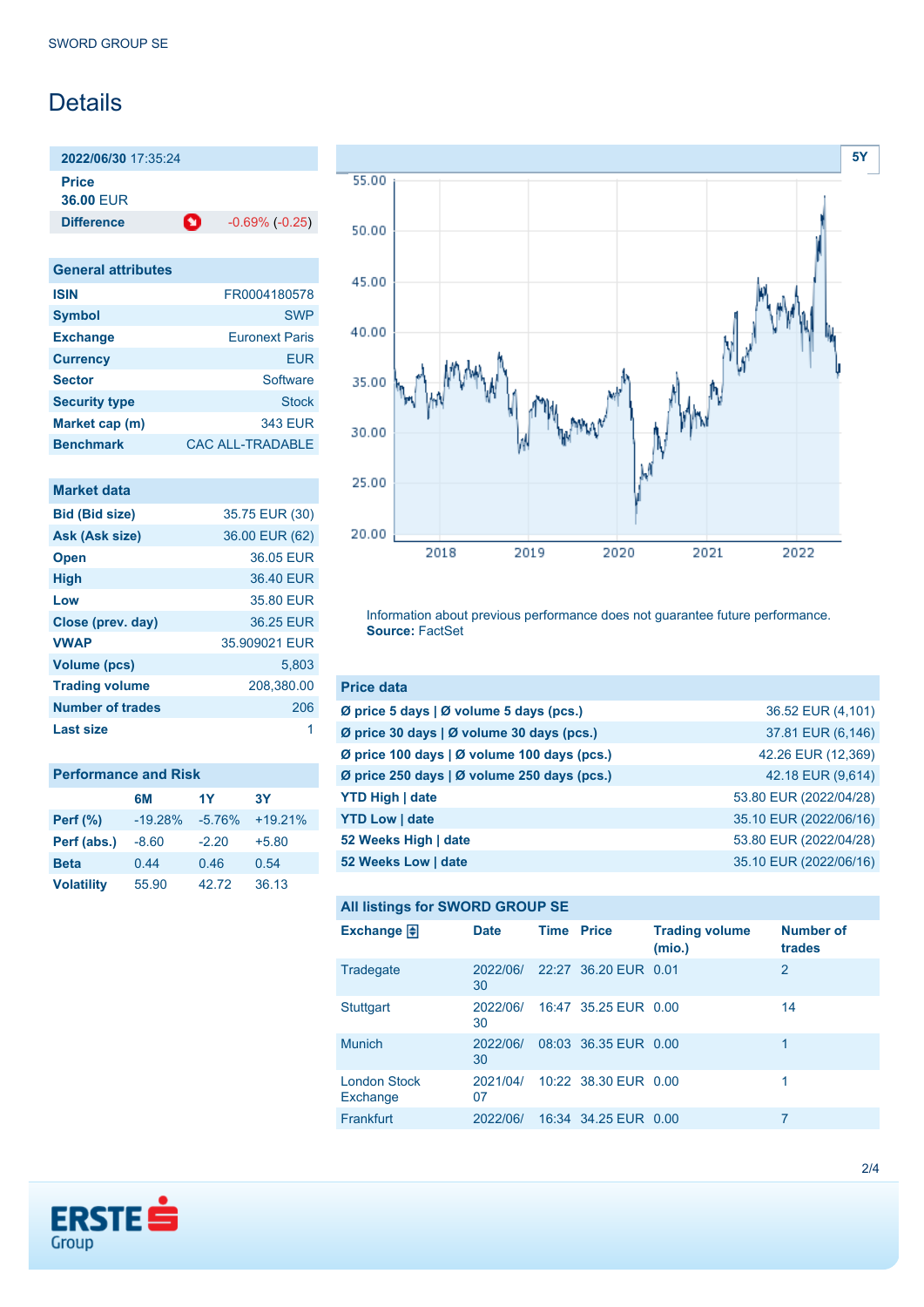|                       | 30 |                               |     |
|-----------------------|----|-------------------------------|-----|
| <b>Euronext Paris</b> | 30 | 2022/06/ 17:35 36.00 EUR 0.21 | 206 |
| <b>Berlin</b>         | 30 | 2022/06/ 20:56 36.00 EUR 0.00 | 14  |